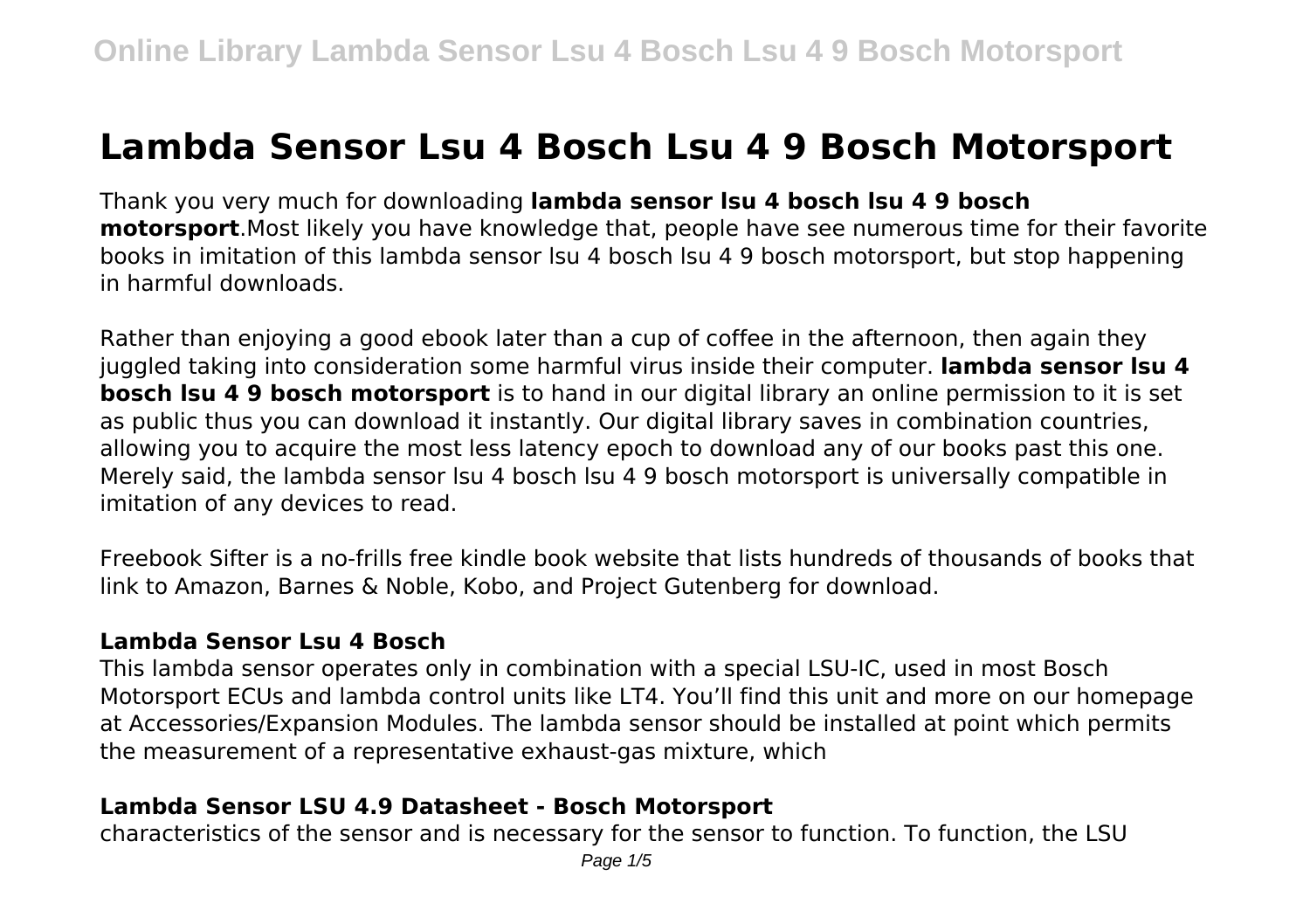requires special operating electronics (e.g. AWS. LA4 or IC CJ125 evaluation circuit) and may only be operated in conjunction with these. The Lambda sensor consists of two cells. It is made up of a Nernst type potentiometric oxygen concentration cell

#### **Lambda sensor, LSU 4 - Bosch Auto Parts**

A number of vehicle manufacturers currently use a Bosch LSU 4 wideband sensor on their production vehicles. Feel free to contact us and add to the following list . Where there are multiple part number, like 057/058 they refer to the same sensor with longer or shorter leads.

#### **Bosch LSU 4 Sensor Information - WBo2.com**

This sensor is designed to measure the oxygen content and lambda value of exhaust gases in automotive en- gines (gasoline or Diesel). The wide band lambda sensor LSU 4.2 is a planar ZrO 2 dual cell limiting current sensor with integrated heat- er.

#### **(PDF) Bosch Lambda Sensor LSU 4.2 Datasheet 51 en ...**

Bosch LSU ADV Sensor Bosch LSU 4.9 Sensor This sensor is designed to measure the proportion of oxygen in exhaust gases of automotive engines (gasolineor Diesel).

# **Bosch LSU ADV sensor | ECOTRONS**

REPLACEMENT LSU 4.9 OXYGEN SENSOR - Or Lambda Sensor measures the amount or proportion of oxygen mixed in the fuel of your vehicle which is essential in the proper operation of your catalytic converter.

## **Amazon.com: Replacement LSU 4.9 Lambda Wide Band O2 Oxygen ...**

In the auto industry, ETAS lambda meters are the widely used professional wideband controller. They are used exclusively with LSU 4.9 sensors, though they do support 4.2. But nobody would use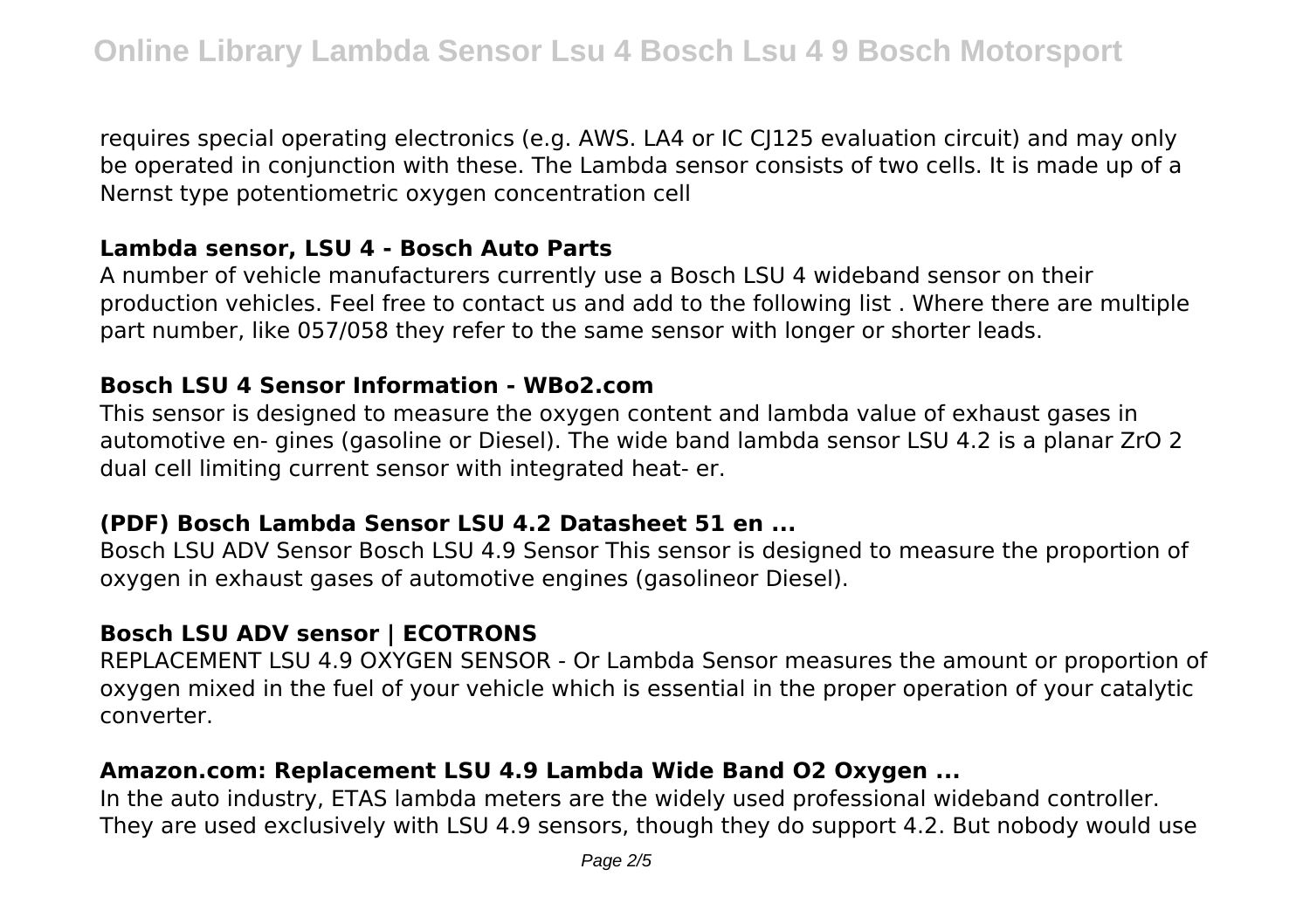an ETAS lambda meter with a LSU 4.2. By the way, ETAS is majority-owned by Bosch. LSU 4.9 has become a mass production auto part. It is not a luxury part any more.

## **Bosch LSU 4.9 is superior to LSU 4.2 sensors | News | ECOTRONS**

Air Fuel Ratio Oxygen Sensor LSU 4.9 5 Wire Wide band Replacement AFR O2 sensor Replaces # Bosch LSU 4,9 17025 and 0258017025 Compatible with AEM 30-4110 Wideband Kit (0258017025, The picture color) AEM (30-2004) UEGO Replacement Oxygen Sensor

#### **Amazon.com: Bosch 0258017025 Oxygen Sensor LSU 4.9 (17025 ...**

Bosch invented the automotive oxygen sensor, which is also referred to as an O2 sensor or lambda sensor. Our Premium Oxygen Sensors are thimble and planar switching sensors that are designed to meet or exceed OE specifications. View Product. Premium Wideband A/F (O2) Oxygen Sensors .

#### **Oxygen (O2) Sensors | Bosch Auto Parts**

The main benefit of the LSU 4.9 is the robust design combined with the high Bosch production quality standard. This lambda sensor operates only in combination with a special LSU-IC, used in most Bosch Motorsport ECUs and lambda control units like LT4.

#### **Lambda Sensor LSU 4.9 - Bosch Motorsport**

CJ125 is the ideal companion for Bosch oxygen sensor LSU4.x. It includes all circuitry for accurate sensor operation. CJ125 supports the continuous regulation of Lambda in the range of  $\lambda = 0.65$  to  $\infty$ (air).

## **CJ125 | Bosch Semiconductors**

Bosch LSU 4.2 Sensor Part Number #57005 The Bosch LSU 4.2 sensor is a 5 wire wideband Lambda sensor. It is used to control fuel and ignition systems to optimize a car's performance in the areas of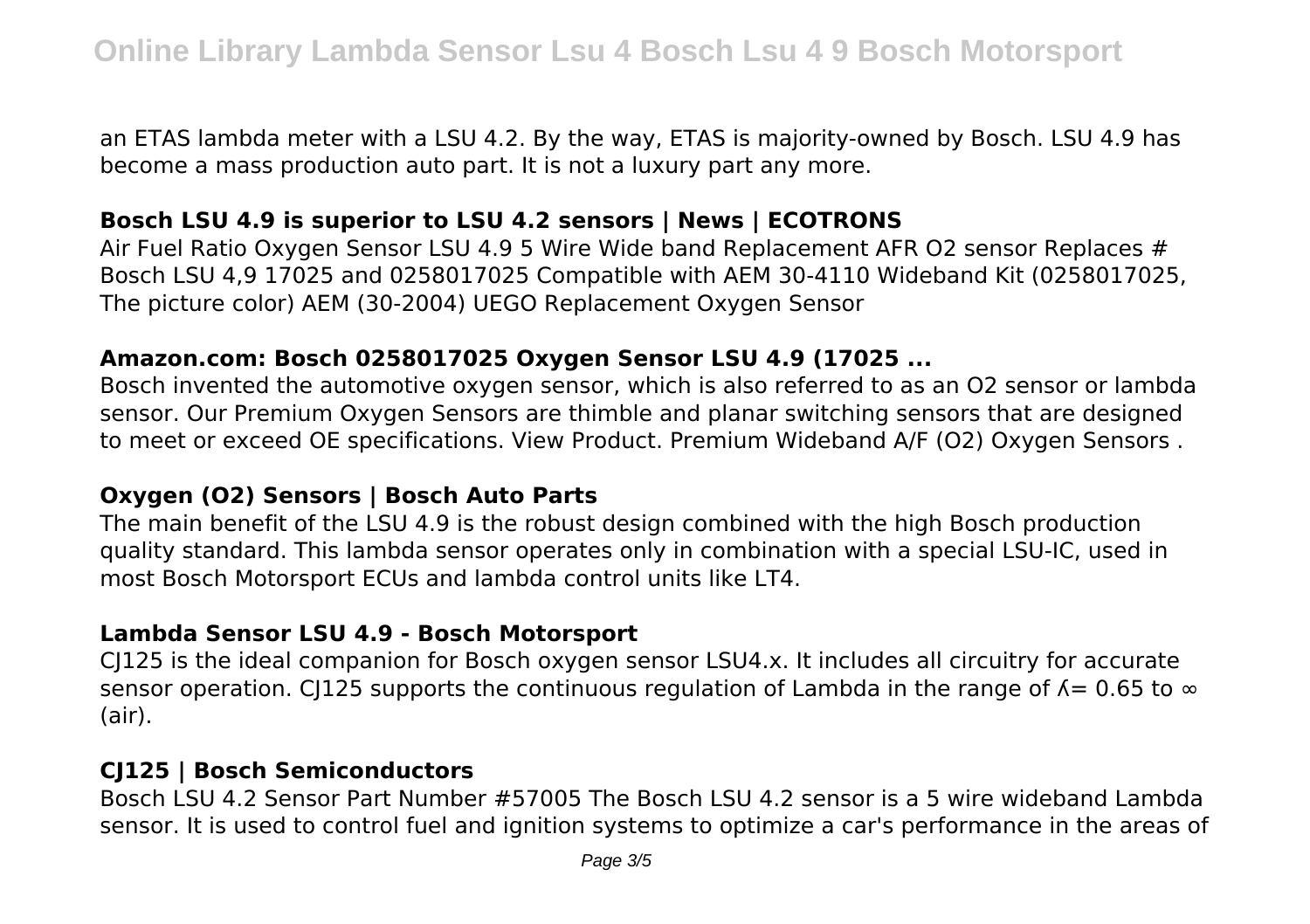emissions and fuel economy. The Lambda sensor can be connected directly to any MoTeC 'hundred series' ECU with a Lambda upgrade enabled. It can also be

## **PRODUCT DATASHEET - MilSpecWiring.com**

This is the indicated Lambda at 1.4 bar for an actual Lambda of 0.835. More LSU 4 Information Advance LSU specifications and engineering information is available from the Bosch document Y 258 K01 005 000e for the 0 258 007 xxx range of LSU 4.2 sensors.

#### **Bosch LSU 4 Information - wbo2.com**

Bosch LSU-4 5 Wire Wide Band For Use with MoTeC ECU's and PLM's. Low cost High Accuracy. What is Lambda anyway? Lambda describes an equivalence value in percentage of the chemically correct air-to-fuel ratio for any type of fuel.

#### **LSU 4.0 LAMBDA SENSOR | eBay**

Bosch LSU 4.9 Sensor Part Number #57006 The Bosch LSU 4.9 sensor is a 5 wire wideband Lambda sensor. It is used to control fuel and ignition systems to optimize a car's performance in the areas of emissions and fuel economy. The Lambda sensor can be connected directly to any MoTeC 'hundred series' ECU with a Lambda upgrade enabled. It can also be

## **PRODUCT DATASHEET - MilSpecWiring.com**

Bosch LSU 4.2 5-wire, wide-band O2 sensor. Replacement sensor for the LM-1 and LC-1. For all other Innovate widebands, verify which sensor is being used. The latest generation widebands are compatible with both the Bosch LSU 4.2 and 4.9 but the sensor connector is different. Refer to the sensor/ sensor cable identifier image provided.

## **Innovate O2 lambda sensor: Bosch LSU 4.2**